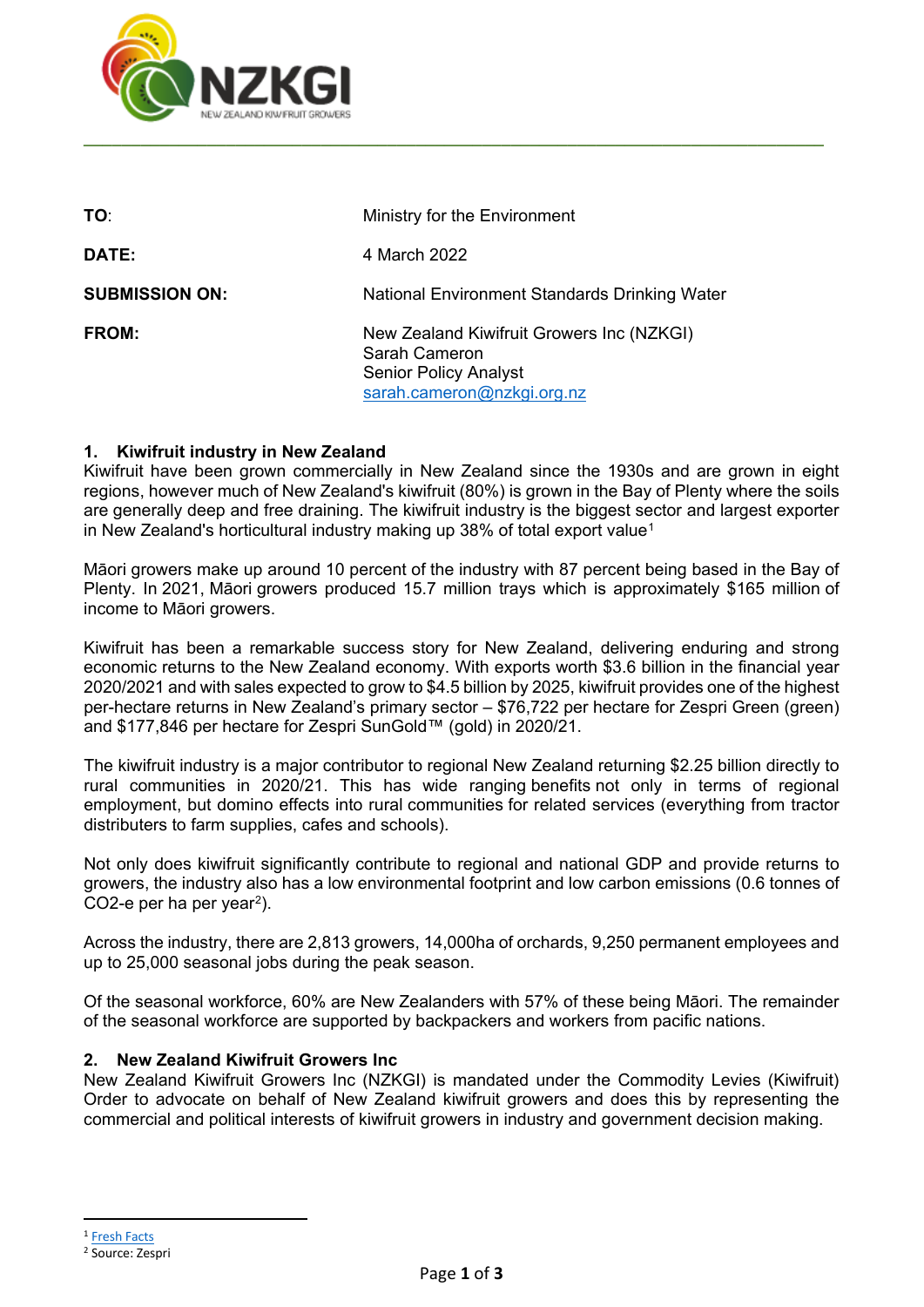# **3. Source Water Risk Management Areas (SWRMAs)**

SWRMA 1 is the immediate area around the source water take which for water take from an aquifer would encompass a five-metre radius around the bore head. Most activities would be restricted in this area. NZKGI is unconvinced that a five-metre setback should be required for the following reasons:

- 1. There should be more importance placed on the water supplier having secure abstraction rather than trying to control activities within the area to ensure the source is safe
- 2. Most regional plans require that the bore design and headworks prevent the infiltration of contaminants. There are several existing standards preventing the entry of contaminants including protection from interference by stock. Additional setback requirements do not seem necessary given some requirements in regional plans that apply to drilling new bores and the use, maintenance and decommissioning of existing bores. These could be streamlined and strengthened through NZS 4411:2001

It is not clear on the expectation of existing activities within the five-metre radius – where there are vines within the radius, would a grower be required to retire productive kiwifruit vines?

Fertiliser and agrichemical application within the five-metre radius is proposed to be prohibited. Again, NZKGI points out that the importance should be placed on secure abstraction rather than restricting activities within the radius. Consideration should be given to the proposed standards set out in the Freshwater Farm Plan regulations for nutrient management.

In SWARMA 2 areas, fertiliser application of no more than 190 kg/ha yr is proposed with application over this amount requiring a consent. The average application that kiwifruit growers apply is 120 kg/ha yr therefore this standard is supported.

The standards require high risk activities to be banned in SWARMA 2 areas and while kiwifruit is a low impact activity, NZKGI doesn't agree that separate standards should be required to restrict high risk activities. Regional plans already require activities that are deemed to be more than minor require a consent.

### **4. Groundwater bore**

NZKGI supports amending NZS 4411:2001 to strengthen groundwater bore management with reference to the standard in the NES-DW and council plans to be updated accordingly.

If there is an elevated risk of contamination, the bore is of poor quality and/or the bore is no longer in use NZKGI supports bores of these types to be decommissioned. However, poor quality would need to be defined. Considerations should also be given to what constitutes an unused bore. Regulations for measuring and reporting of water takes only apply for takes of over five litres/second) therefore how will Regional Councils know if a bore with a water take under five litres/second is being utilised. There would need to be a reliance on water suppliers registering with Taumata Arowai.

Under s126 of the RMA a resource consent can be cancelled if it hasn't been used for a period of five years, if a bore is not in use – this will be an easy exercise for consent holders but not for those where consent is not required.

Bore heads on kiwifruit orchards are above aground (probably 99%) therefore NZKGI supports above ground bore heads however instead of prohibiting underground bore heads, recommends a consenting pathway for those cases where it is not practicable for an above ground bore head to be constructed.

#### **5. Other comments**

NZKGI supports the protections being applied to all water suppliers however asks that MfE consider other water regulations like freshwater farm plans. It may be appropriate to include the drinking water standard requirements in farm plans so a consistent approach can be applied.